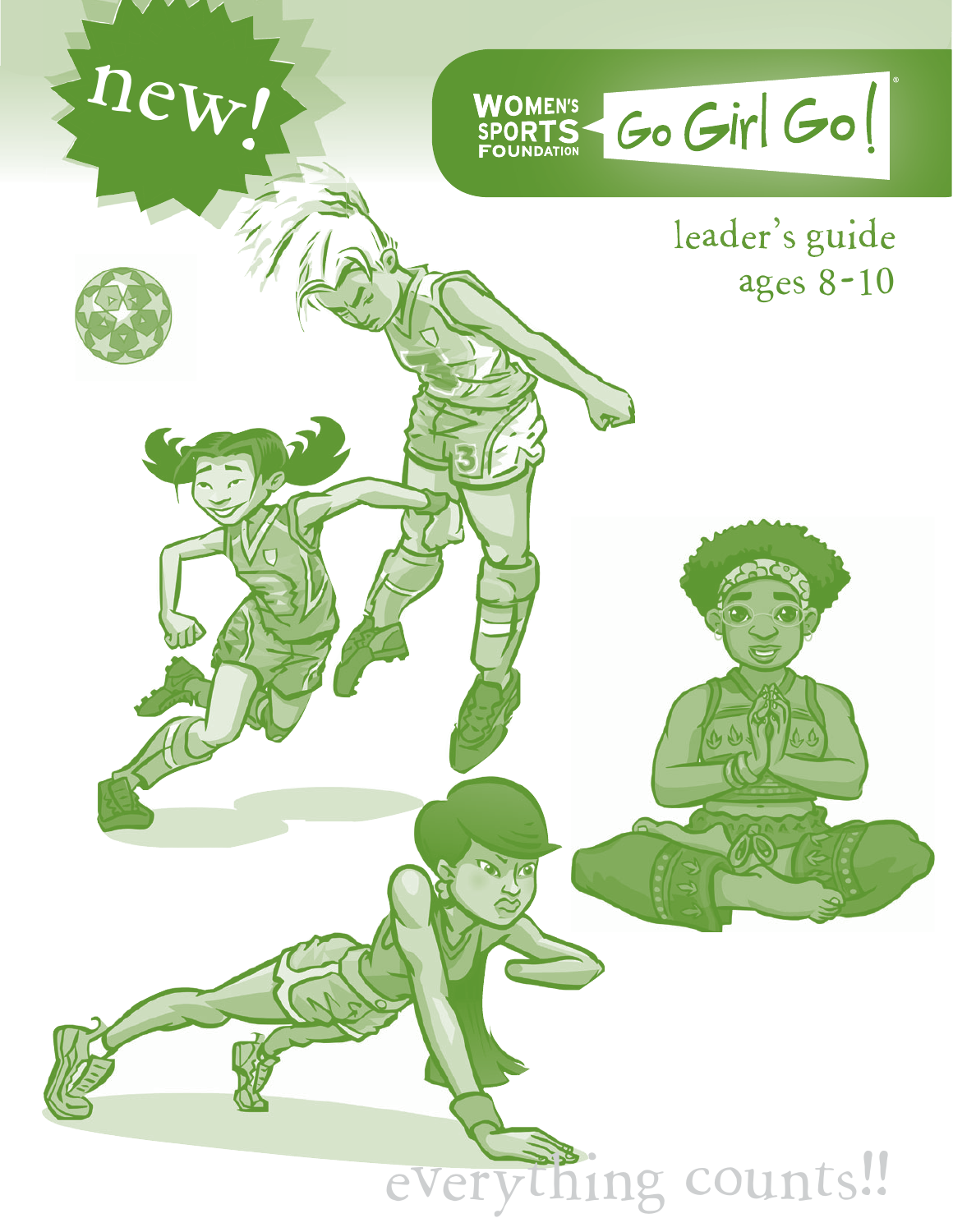## acknowledgements

#### **About the Women's Sports Foundation**

The Women's Sports Foundation—the leading authority on the participation of women and girls in sports advocates for equality, educates the public, conducts research, and offers grants to promote sports and physical activity for girls and women. Founded by Billie Jean King in 1974, the Women's Sports Foundation builds on her legacy as a champion athlete, advocate of social justice, and agent of change. We strive for gender equity and fight discrimination in all aspects of athletics. Our work shapes public attitude about women's sports and athletes, builds capacities for organizations that get girls active, provides equal opportunities for girls and women, and supports physically and emotionally healthy lifestyles. The Women's Sports Foundation is recognized worldwide for its leadership, vision, strength, expertise, and influence.

#### **Thanks To...**

These materials were written by Andrea Kamins and the team of writers from Development Without Limits. Cicley Gay's expertise was invaluable in the process. Some of these materials were adapted from previous editions of the GoGirlGo! curriculum written by Doreen Greenberg, Ph.D., Sarah Murray, and Journey Gunderson and edited by Deana Monahan. Illustrations were created by Graham Smith at www.artmasters.tv. Design by Kirsten Heincke at khcreativeinc.com.

#### **The Women's Sports Foundation would like to thank the following staff for their contributions:**

Sarah Axelson Program Coordinator Candice Dixon National GoGirlGo! Coordinator Jennifer Eddy Senior Director of Programs Elizabeth Flores Program Officer Lindsay Hock Web Editor Stacy Holand Athlete Marketing Manager Kathryn Olson CEO Marjorie Snyder, Ph.D. Research Director/ Program Consultant

#### **The Women's Sports Foundation also thanks its expert review panel:**

Kate Ackerman, M.D. Sports Medicine, Children's Hospital Boston Mariah Burton Nelson Executive Director, American Association for Physical Activity and Recreation Diane Dahm, M.D. Orthopedics, Mayo Clinic Anne Davis National Manager, Rec Coaches & Programs, United States Tennis Association Sumru Erkut, Ph.D. Associate Director and Senior Research Associate, Wellesley Centers for Women Karen A. Ford National Manager, Tennis in the Parks, United States Tennis Association Nancy Gruver Founder, New Moon for Girls

Janet Malley, Ph.D. Associate Director, Academic and Research Program Officer, and Assistant Research Scientist, Institute for Research on Women and Gender, University of Michigan Jennifer McIntosh, M.Ed. Director, Women's Health Program, University of Michigan Hospitals and Health Centers Eleni Rossides Executive Director, Washington Tennis and Education Foundation Don Sabo, Ph.D. Professor of Health Policy; Director, Center for Research on Physical Activity, Sport & Health, D'Youville College; Senior Sport & Health Policy Advisor, Women's Sports Foundation Michelle Segar, Ph.D., M.P.H. Research Investigator, Institute for Research on Women and Gender, University of Michigan; Founder, www.essentialsteps.net, Transforming exercise from a chore into a gift™ Helen Siegel Executive Director, Girls First Tina Sloan Green, M.Ed. President/Executive Director, Black Women in Sport Foundation Maryann Tomovich Jacobsen, R.D., M.S. nutrition consultant; Founder, RaiseHealthyEaters.com Jean Wiecha, Ph.D. Chair of the Coalition, Healthy Out of School Time (HOST)

The GoGirlGo! Leader's Guide is a publication of the Women's Sports Foundation's GoGirlGo! Educational Program. **These materials would not be possible without the generous support of Susan and Bob Morrison and the Pennington Family Foundation.**

The Women's Sports Foundation is a 501(c)(3) nonprofit organization. Donations to the Women's Sports Foundation are tax-deductible to the full extent of the law. Please give generously to support our mission and objectives.

©2011, Women's Sports Foundation. All Rights Reserved. Any material taken from this publication and published or transmitted in any form, electronic, or mechanical, must be properly attributed to the Women's Sports Foundation®. Women's Sports Foundation®, the Women's Sports Foundation logo and GoGirlGo!® are registered trademarks of the Women's Sports Foundation.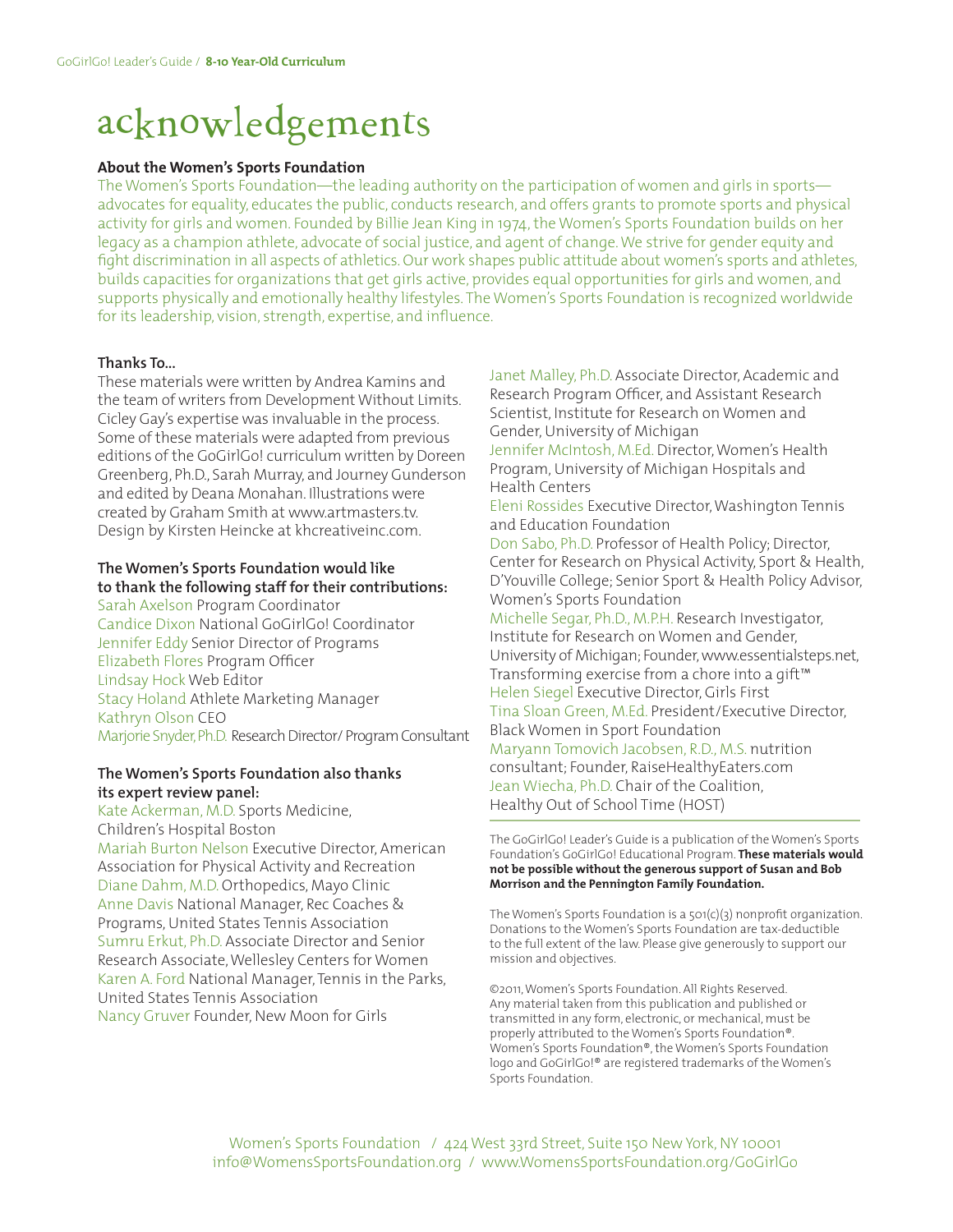## introduction **by Laila Ali**

Dear Program Leader,

Chances are you've seen the value of girls being involved in sports and physical activity firsthand. For many of you, there is nothing more rewarding than witnessing a shy eight-year-old blossom into a vocal social leader because of skills she learned on the soccer field. And certainly you've known an inactive girl with little confidence and poor classroom performance. Suddenly, her confidence and grades soar simply because she is exposed to dance.

Our GoGirlGo! program is designed to help develop these exact kinds of transformation through an educational, activity-centered curriculum with an emphasis on reducing and preventing the potential hazards of dealing with childhood and adolescent issues in unhealthy ways.

Not only have I seen transformations like these, I experienced one of them personally. Many assume that as the daughter of a beloved public figure, my life was always simple and successful and that I was always driven to be my best. But what they don't know is that until I found my passion in boxing, I was involved in some of the dangerous behavior that we so desperately want to keep today's girls away from.

Our goal is that you use this course to do two things: 1) introduce the fun of physical activity to girls who may be sedentary and 2) nurture an honest conversation about the social and health-risks that girls face today. As a Program Leader or a coach, you hold an extremely influential place in a girl's life, one that is often second only to her parents'. Your guidance, paired with your girls' desire to achieve for you, is the ideal combination for serious motivation, and hopefully, change.

Many of my fellow elite athletes have similar stories to mine; these stories are the foundation of GoGirlGo!. While topics can be sensitive and difficult, they are introduced by some of the best-known and most-effective athletes in the world. Testimonials from everyday girls are also included as a way for your girls to connect personally to each story.

Girls are also introduced to the GoGirls. The GoGirls, each with her own distinct personality and look, are cartoon characters designed to catch the eye of and be fun for the 8–10 age group.

For all ages, each topic has a dedicated session and provides you with expert information, activities, ideas, discussion topics, and resources for further exploration.

Billie Jean King, the founder of the Women's Sports Foundation and the inspiration behind the conception of our GoGirlGo! program, is a long-time champion for social change and individual development through sports and physical activity. By her wise guidance, woven into this entire curriculum, because of our expert contributors' knowledge and through your desire to advance every girl in your life, we can come together to give all girls the power to succeed in a healthy, happy life.

Sincerely,<br>*Loife* Clle

Laila Ali President, Women's Sports Foundation World Champion athlete, celebrity host and correspondent

P.S. Sometimes sharing ideas meant solely for adults can make children feel very special, like they are privy to something not necessarily meant for their eyes. Please feel free to share my above message with your girls, as I would consider reaching just one of them through my words a total success.

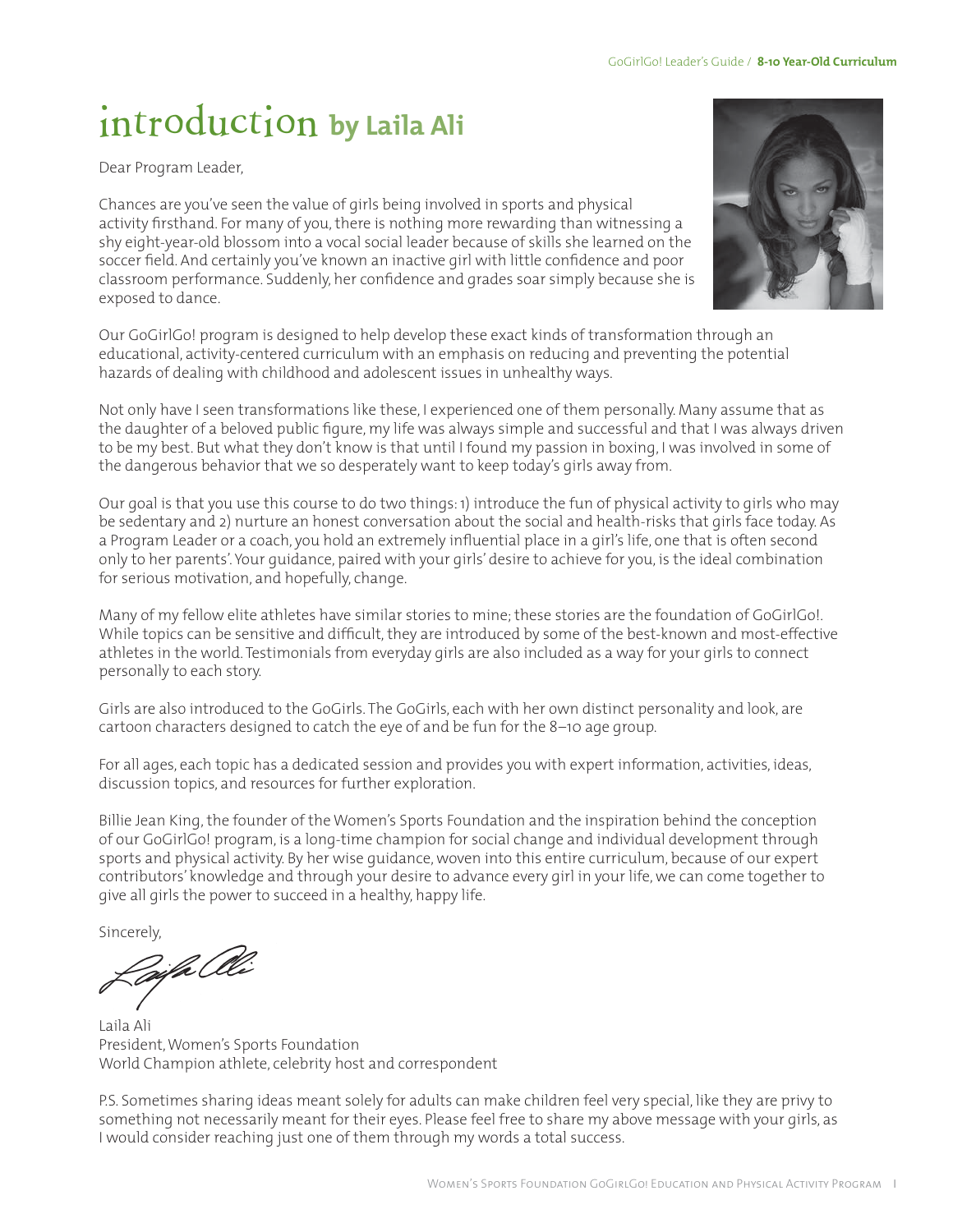### table of contents

| About the Women's Sports Foundation                    | ТC |
|--------------------------------------------------------|----|
| Introduction by Laila Ali                              |    |
| Table of Contents                                      | Ш  |
| Endorsements                                           | Ш  |
| Awards                                                 | Ш  |
| Introduction                                           |    |
| Goals of the GoGirlGo! Curriculum                      | 3  |
| Overview                                               |    |
| About the Curriculum                                   |    |
| Distributing the Materials                             |    |
| A Recommended Format                                   |    |
| Helping Girls Use the GoGirls! Guide to Life/Scrapbook |    |
| Introduction to Physical Activity and Sport Modules    |    |
| Tips on Planning a Culminating Event/Celebration       | 9  |
| Evaluating the Program                                 | 10 |
| General Resources                                      | 11 |
| Release Form Language to Consider                      | 11 |
| Training Available for Program Leaders                 | 11 |
| Using the GoGirlGo! Trademarks                         | 12 |
| The GoGirls                                            | 13 |
|                                                        |    |

#### **Activity Sessions: Chapters 1-12**

| Part 1: The Girl                                                                    |    |
|-------------------------------------------------------------------------------------|----|
| Chapter 1: Lisa Fernandez, Feeling Fly (Building Confidence)                        | 14 |
| Chapter 2: Sanya Richards-Ross, Emotion Commotion (Dealing with Difficult Feelings) | 23 |
| Chapter 3: Nia Abdallah, Fueling Up (Nutrition)                                     | 30 |
| Chapter 4: Jennifer Rodriquez, Kicking Butts (Smoking/Substance Abuse)              | 37 |
| Chapter 5: Seilala Sua-Zumbado, The Skinny Struggle (Body Image)                    | 43 |
| Chapter 6: Caring for Your Body: Tips from the GoGirls (Self-Care)                  | 49 |
| Part 2: The Girl in Her World                                                       |    |
| Chapter 7: Caitlin Baker, Teaming Up (Teamwork/Cooperation)                         | 55 |
| Chapter 8: Natalie Williams, Doin' the Right Thing (Playing Fair)                   | 61 |
| Chapter 9: Abisha Alshebaiki, You Gotta Respect, (Diversity)                        | 67 |
| Chapter 10: Teresa Moreno, Beating Bullies (Bullying)                               | 74 |
| Chapter 11: Kiara Van Brackle, Giving Back (Community Service)                      | 80 |
| Chapter 12: Teresa Weatherspoon, Toughen Up (Strong Body/Strong Mind)               | 86 |
| Appendix A: Frequently Asked Questions                                              | 92 |
| Appendix B: Tools for Facilitators                                                  | 93 |
| Tips on Working with 8-10 Year Olds                                                 |    |
| Communication Skills                                                                |    |
| Appendix C: Resources                                                               | 94 |
| Appendix D: Certificate of Completion Template                                      | 96 |
| Appendix E: Healthy Snack List                                                      | 97 |
| Appendix F: Coloring Poster                                                         | 98 |
| Appendix G: Parent Handout                                                          | 99 |
|                                                                                     |    |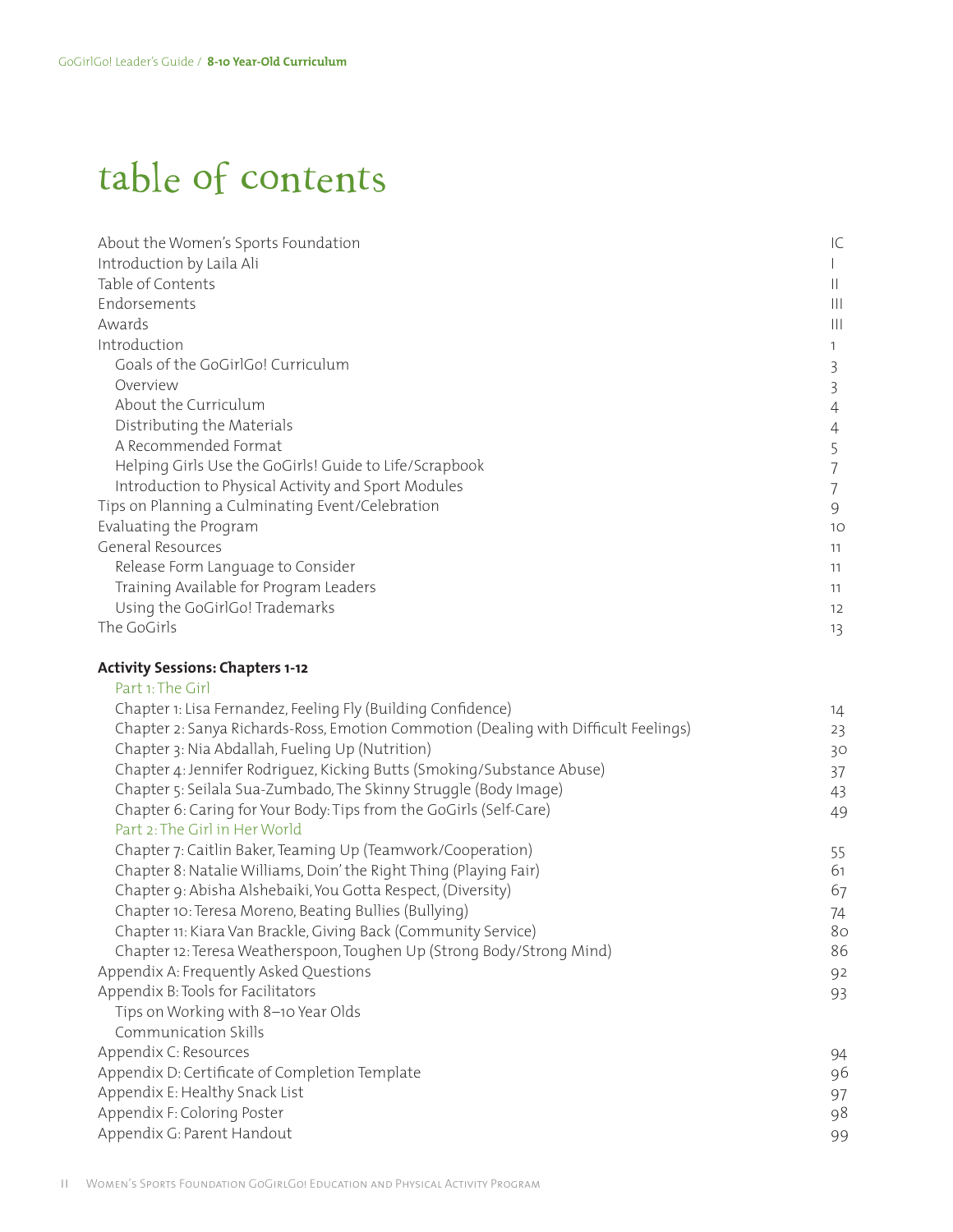### endorsements









### awards



2006 2008

2011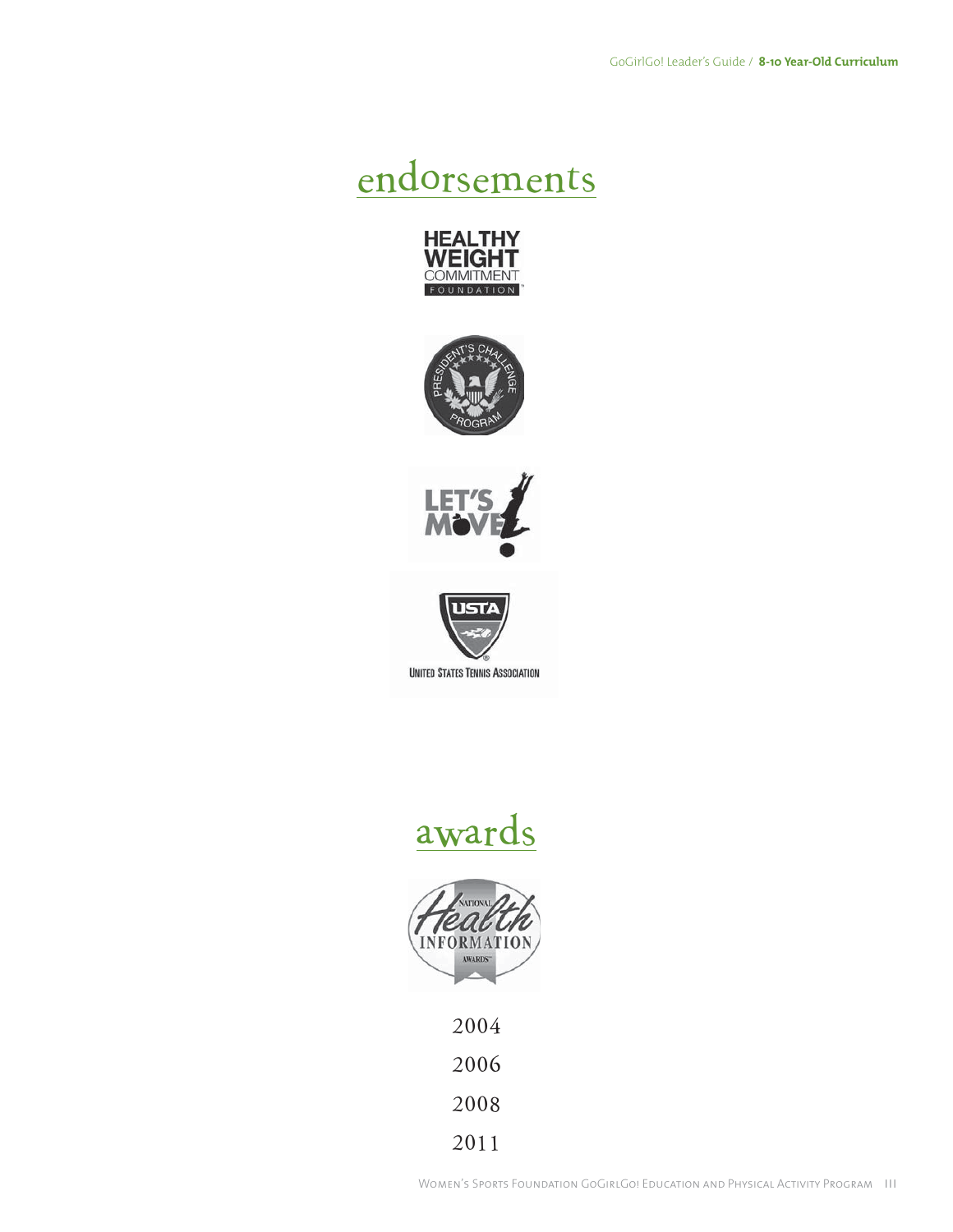## introduction

Everyone is concerned about the challenges facing girls these days—from the pressure to smoke and drink to dealing with bullies and intolerance to being stressed out about how they look and if they fit in. We want girls to stay healthy, be active, eat right, and feel good about themselves. Sometimes girls don't have anyone to talk to about tough issues, and even when they do, the message may not be clear and does not always get through.

Most girls will turn to their friends or the media for information. And a lot of issues they will just keep to themselves. That's why your role is so important. There are some tough issues discussed in this curriculum. Research shows us that girls want a caring adult to talk to about the tough stuff. You have a great opportunity to develop an open environment for sharing and listening.

#### **SOME BASIC GUIDELINES**

- The materials in this guide are directed at girls ages 8-10 years old. Please visit **www.WomensSportsFoundation.org/GGGCurriculum** to download or order materials for other age groups.
- Be prepared to guide the girls through this curriculum. This curriculum is designed to be delivered by adult program staff, leaders, coaches, professionals, etc., and is meant to be integrated into a sport or physical activity program.
- You may find yourself in the challenging position of providing a safe place where girls may say things they want kept confidential. One common code for confidentiality is to tell the girls at the beginning that anything they disclose that poses a threat to the safety of themselves or others will not be kept secret. In some cases, this is required by law.
- It's important to understand that this material serves a wide range of communities and populations throughout the country. What may be a pressing topic in one community, or for one girl, may not seem appropriate to a parent, depending on a family's particular values or beliefs. We've carefully presented this material based on what research has shown to be the issues most relevant to this age group, but we recommend making parents and guardians aware of the content before you begin. Parents may review sessions by visiting **www.WomensSportsFoundation.org/GGGCurriculum**. It's OK for a parent to have her/his daughter opt out of a particular session.
- Focus on *cooperation*, not competition. Although the competitive aspect of sports can be valuable, these sessions are designed to make all girls feel included and comfortable to participate. When there is a heavy focus on competition, girls who have less experience with physical activity may feel discouraged. In general, we recommend encouraging girls to work cooperatively and help each other during the activities throughout the sessions. Know the girls in your group. As a Program Leader, you should make your own determination about whether or not your group would benefit from a bit of healthy competition.
- These materials can be adapted for use with girls with disabilities. For more information on how to engage girls with disabilities in physical activity, visit www.aapar.org or see Appendix C: Resources.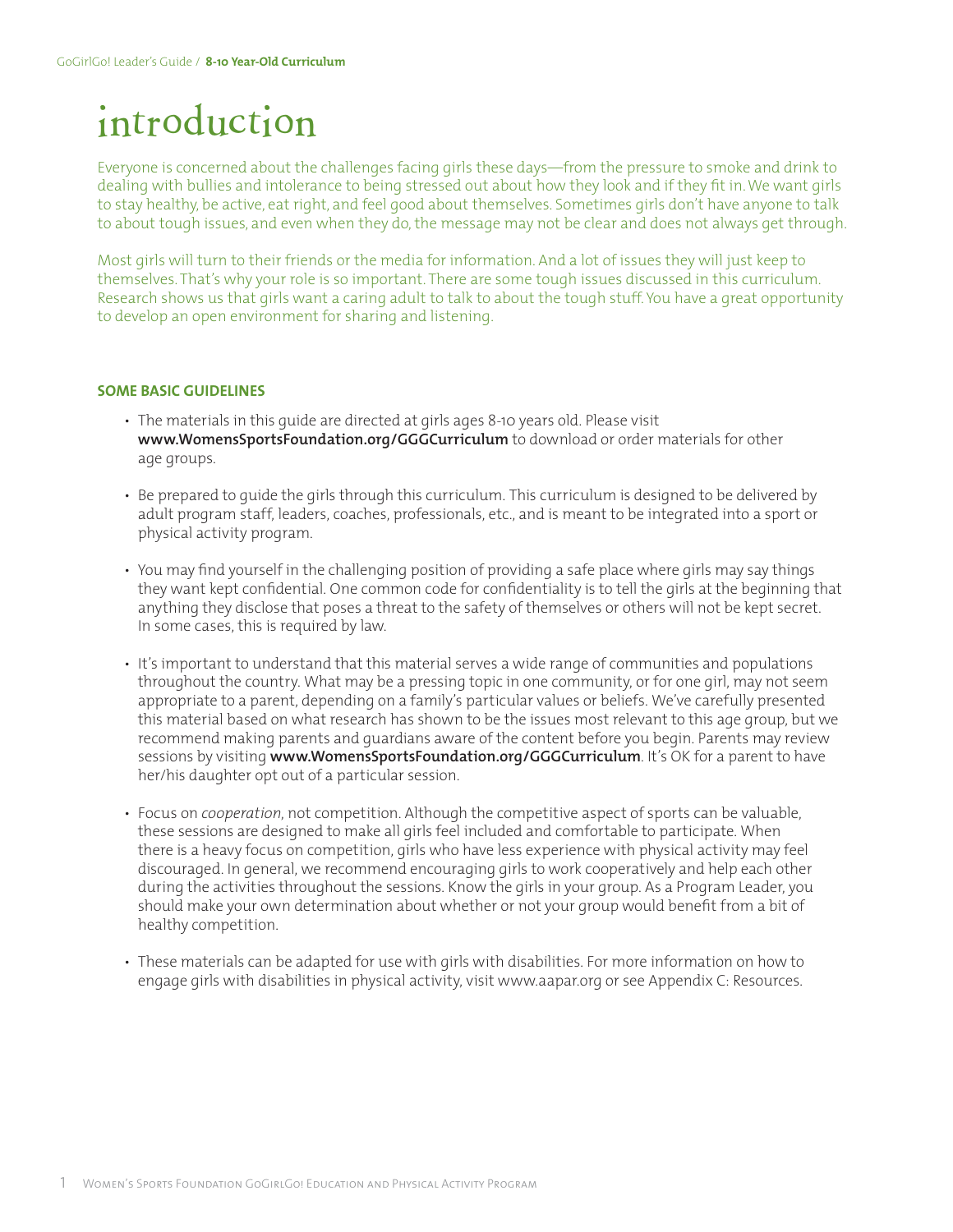#### **Facilitation Tips**

- Be supportive. Give positive feedback. Look for qualities and behaviors to praise. Avoid being judgmental. Most girls get enough of that already.
- Create a safe environment for the girls to share their feelings and ideas. Try to structure the conversations so that even the quiet girls have a chance to share their thoughts. Make a casual announcement before the discussions that all ideas and comments should be respected and that there is nothing too weird or silly to say. You may also want to occasionally break into small groups to have discussions about the stories because some girls may not be comfortable speaking up in a large-group setting. Make eye contact, smile, have an open body posture, and thank each girl for sharing her ideas.
- If you don't know the answers, it's OK to say so. Plan to research the answer yourself or do it as a group activity. Use the Women's Sports Foundation contacts and resources, such as those found in Appendix C.
- Maintain an upbeat attitude. Be patient. Some girls take longer than others to feel comfortable.
- Be creative. Keep in mind that there is no one way to deliver the program. You should implement it in a way that makes sense for your program. However, we hope you'll make time for all of the activities so that you and your girls can feel the full effect of the learning experiences included. By doing the activities, the girls are practicing new skills with you and reinforcing the messages from the sessions.
- Be a healthy role model. If you are making healthy changes, share your experiences. Eat well, exercise, rest, don't smoke, don't swear, and don't be quick to anger!

#### **Messages To Girls**

- "You are not alone." These are common worries and problems.
- "You have the right to feel good and be healthy." Help them understand that there are choices they can make and things they can do to feel better.
- "Being physically active brings positive results." Physical activity can lead to all kinds of benefits from better overall health to higher self-esteem to increased leadership skills.
- "Everything counts!" You don't have to work out for an hour at a time to meet your goal of getting 60 minutes of physical activity each day. You can do it in shorter increments. Every physical activity you do counts, from sweeping the floor to walking to the store to dancing around in your room.
- "There are lots of people who can help." Encourage girls to find a trusted adult to talk to.

For more tips on creating a positive experience for girls, check out Appendix B: Tools for Facilitators. You can also find the following resources at **www.WomensSportsFoundation.org/GGGCurriculum**:

- $\Box$  Communication Skills
- $\Box$  Signals for Help
- $\Box$  Helping Girls With Stress
- $\Box$  Six Ways to Promote Girls' Positive Self-Esteem

For more information, see Appendix A: Frequently Asked Questions.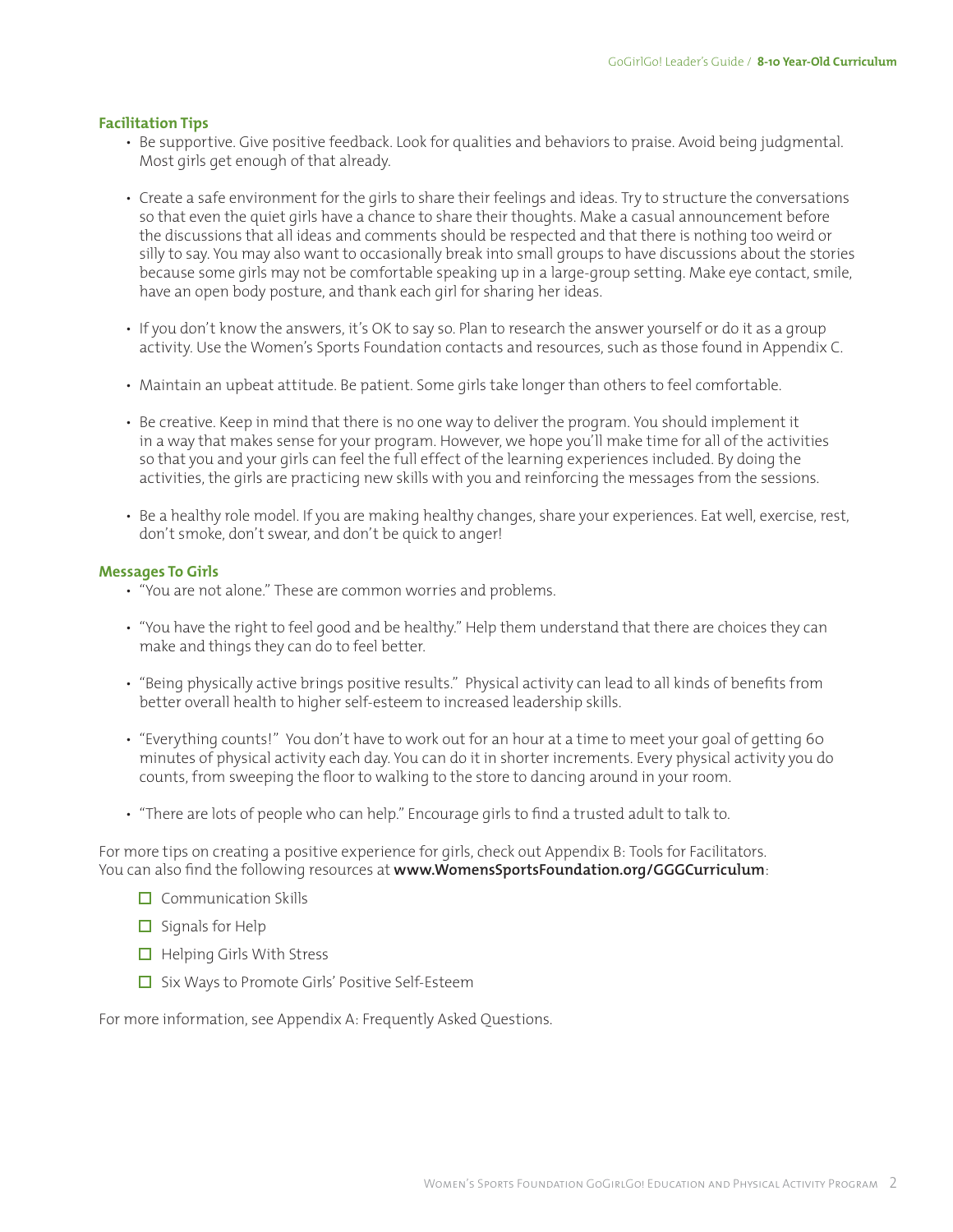## the GoGirls!

There are four GoGirl characters present throughout these materials: Alex, Rosa, Tee, and Uni. These characters represent a cross section of ethnicity, body types, athletic ability, and able-bodied-ness. Below you can see the character development and background for each.



 $\operatorname{alex}_{\alpha}$ lex but not a star. She wants to win, but is more of a team player than a leader. She is tall, so she gets asked to play on teams a lot, and she struggles with her weight. She is friendly and good with younger kids. She's a little bit shy, especially around boys. She doesn't always feel very confident. She's a good student, but has to work hard in school to do well.



#### rosa

Rosa is Hispanic and a natural athlete. Her main sport is tennis. She plays for her school, but also has a private coach and is competing on the amateur tennis circuit. Her heroes are Billie Jean King and Venus Williams. Rosa was born with a disability she is missing a hand—but it doesn't keep her from competing—and winning against girls with no disability. She could be a good student and gets A's when she tries, but she gets easily distracted. She sometimes has a hard time relaxing.



### tee

Tee is African-American and likes non-competitive activities such as hiking, aerobics, and yoga better than team sports. She loves to watch her friends play sports, though, and goes to all the other GoGirls' games. Tee is a vegetarian. Her friends like to go to her for advice. Tee is definitely the best student of the four—straight A's and headed for college—but she also puts herself under the most pressure.



### uni

Uni is multiracial and probably the best all-around athlete of the four. She is a threesport athlete at school: lacrosse, soccer, and basketball. Outside of school, she'll play anything, and loves going fast and jumping high: on her snowboard, inline skates, BMX bike, whatever. Uni likes doing her own thing and sometimes that gets in the way of her training and annoys her teammates. She loves junk food, and is loud, fun, rowdy, and certainly the risk-taker of the group. She is a good student, but has to work at it—B's and the occasional A.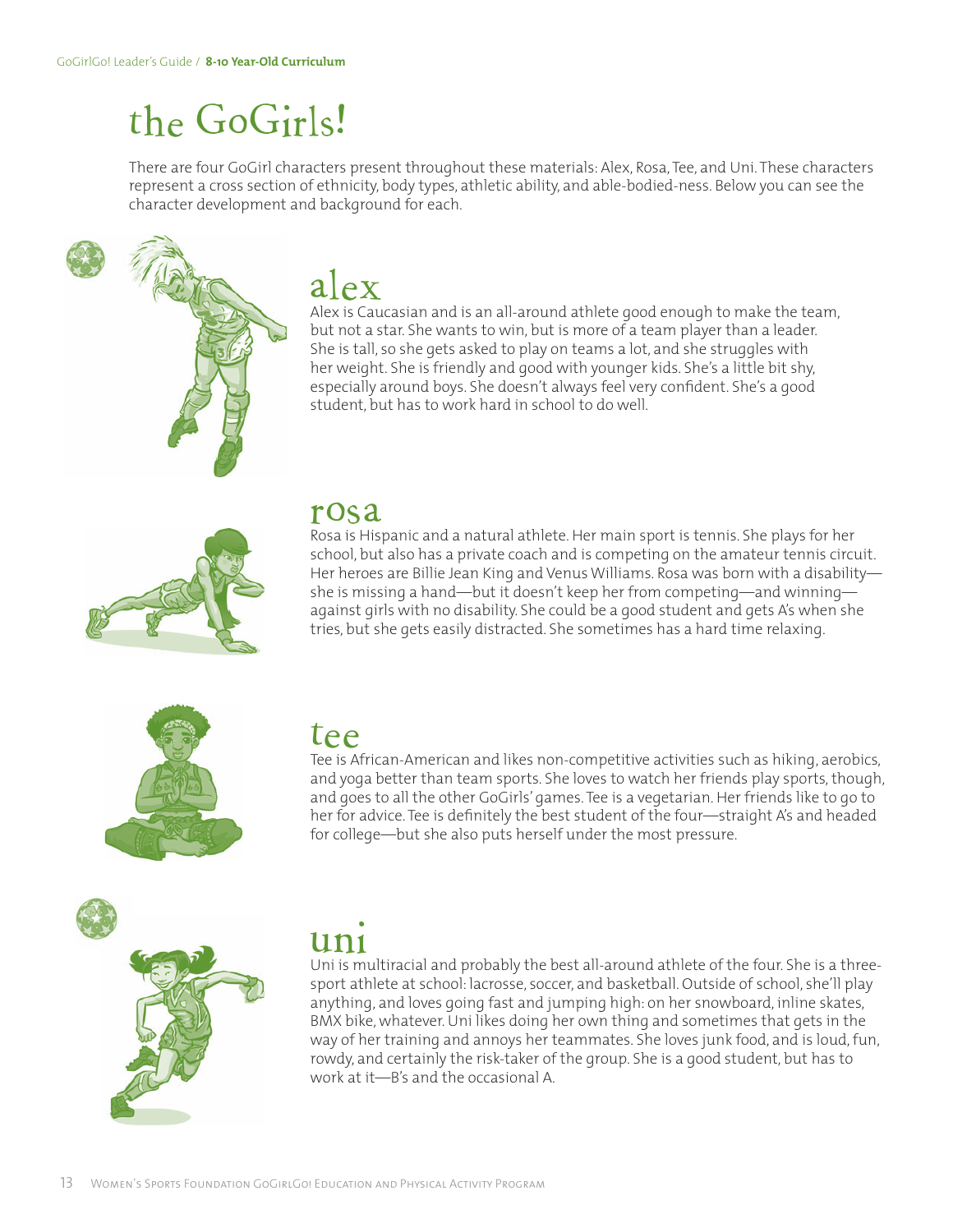|<br>|-<br>|

### 1; building confidence  $/$  the girl **chapter**

#### **SESSION 1A (1 HOUR)**

#### Session Objectives:

#### **By the end of this session, girls will be able to:**

- Measure their aerobic fitness, flexibility, and muscle strength
- Understand the importance of warming up before exercising and cooling down afterwards
- Utilize the Activity Log in the GoGirls! *Scrapbook* for recording and monitoring physical activity
- Understand how much physical activity they should get every day (60 minutes) and that it can be accomplished in parts as long as an activity is at least 10 consecutive minutes in the "Fit Meter Zone" (see definition, below)
- Define confidence, articulate why it matters, and identify ways of building confidence

#### Physical Activity Skills Practiced:

- Running
- Muscle Strength
- Flexibility/Stretching
- Monitoring Heart Rate

#### Materials/Equipment Needed:

- GoGirls! *Guide to Life/Scrapbook* for each girl
- Stop watch or clock with a second hand
- "Try @ Home" activity handout

#### Healthy Snack Suggestion:

- The athlete whose story is featured in this session is Lisa Fernandez. Her favorite healthy snack is bananas.
- See Appendix E: Healthy Snack List for other ideas.

#### Facilitator Tips:

.

- There may be girls in your group who are not used to exercising and the physical activities in this session may be challenging for them. Encourage girls to try their best and not to compare themselves with others in the group. Keep the focus on fun and cooperation rather than competition. Keeping the focus on the *fun* they are having will motivate them to keep going!
- Convey the message that the ideal amount of physical activity girls should get each day is 60 minutes but that they can accomplish that in shorter increments. Every physical activity they do can count towards the total—even doing chores or walking for a few minutes at a time!
- Take time during the session to introduce girls to the GoGirls. Some of the stories as well as cartoons and tips included in the curriculum are based on these characters, so it is important to take the time to properly introduce them to the girls on the first day. See "The GoGirls" on page 13 for more information.

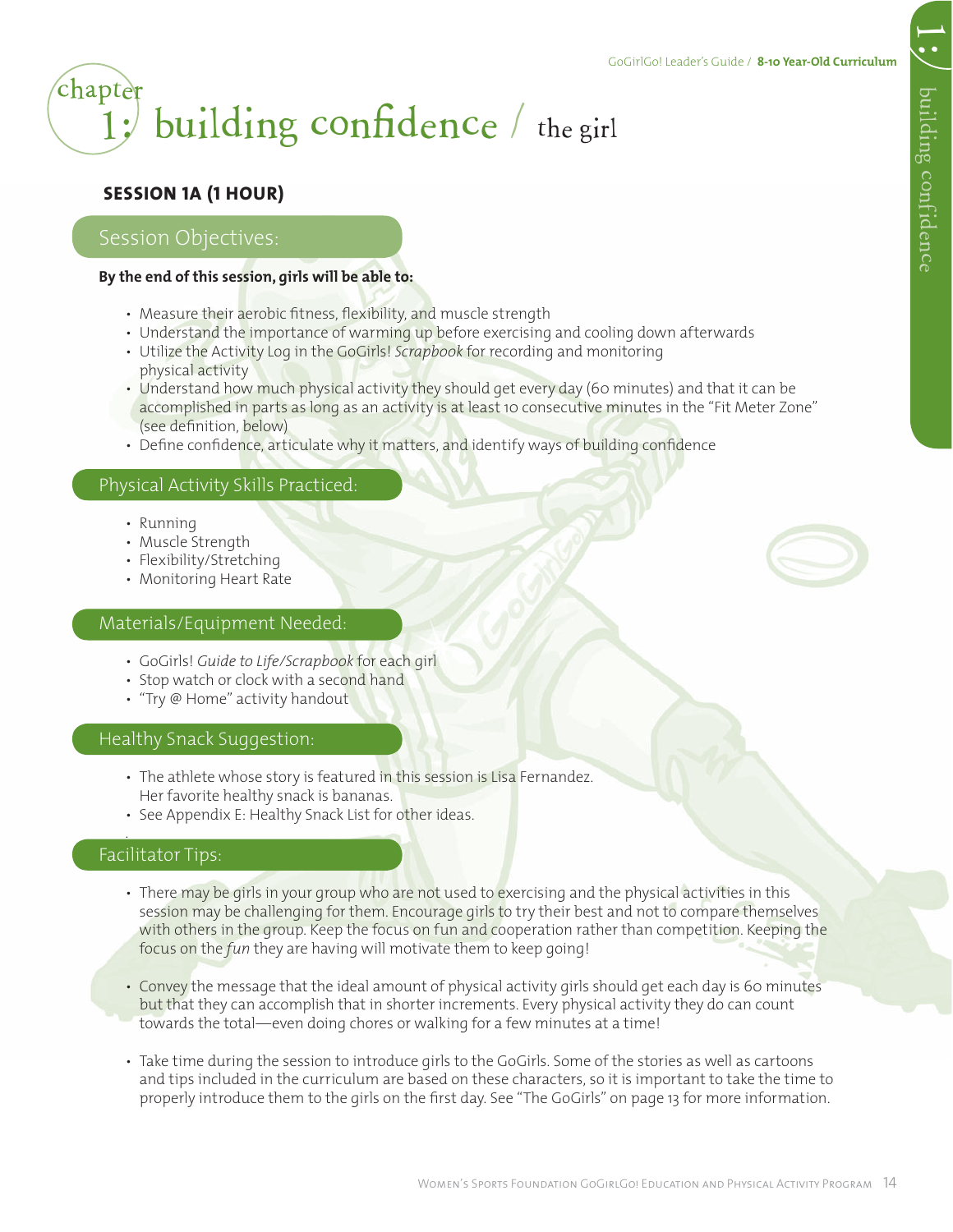#### 1: building confidence / the girl chapter

#### Introduction (5 min)

Welcome girls to the session. Do a quick check-in and ask the girls how they are feeling. Explain that today's session is going to get us thinking about different things we can do to feel strong and good about ourselves.

#### Activity: Where Are You Now/Where Are You Going? (25 min) Physical Skills Practiced: *Running, Muscle Strength, Stretching, Monitoring Heart Rate*

Explain to the girls that as a part of the GoGirlGo! program, they will have a chance to try out lots of fun activities to help their bodies grow stronger and to help them learn about themselves and each other. Ask if anyone knows what "confidence" means. Take a few responses. Explain that confidence means feeling good about who you are. Tell them that one way to build confidence is by trying new things. Ask the girls if they've ever tried something new and felt good about themselves because of it.

Tell them that over the next 12 weeks of the GoGirlGo! program they will get to try out lots of games that will help them get healthier and stronger. Today's activity will be a fun way of helping them see what their bodies can do right now. They will do it again on the last week to see how much progress they've made.

Next, give each girl a GoGirls! *Scrapbook* and a pen or pencil. Explain that this is a book they will use to keep track of all of the things they accomplish during the program. You may want to keep the books on site because you will use them in every session. The girls will get to keep their book after the program ends.

Tell the girls that one important thing to measure is their **heart rate**. This is how many times your heart beats in a minute. Measuring your heart rate helps you know how hard you're playing. Playing hard, doing sports, or other exercise gets your heart beating and helps your heart and the rest of your body get stronger over time.

Explain that for people to be as healthy as possible, they should set a goal of getting at least **60 minutes** of exercise a day. They can do that all at once or in increments as little as ten minutes at a time. Every physical activity they do counts! It can be as simple as helping sweep the floor or walking to and from school.

Explain that your **resting heart rate** is the number of times your heart beats in a minute when you're at rest (not playing hard or exercising). Have the girls measure their resting heart rate. Start by having them find their pulse on their wrist. Tell them they are going to count the number of times their heart beats in ten seconds. Tell them to start counting and then after ten seconds ask the girls to tell you how many beats they counted. Tell them what the numbers mean:



**LESS THAN 20 = LIGHT ACTIVITY.** Good for days when you're tired you can do this forever!

**20-26 = MEDIUM ACTIVITY.** Good for your heart and lungs. Try to do activities like this that add up to 60 minutes every day.

**26 OR MORE= HEAVY-DUTY ACTIVITY.** Good for your muscles—you're breathing hard now!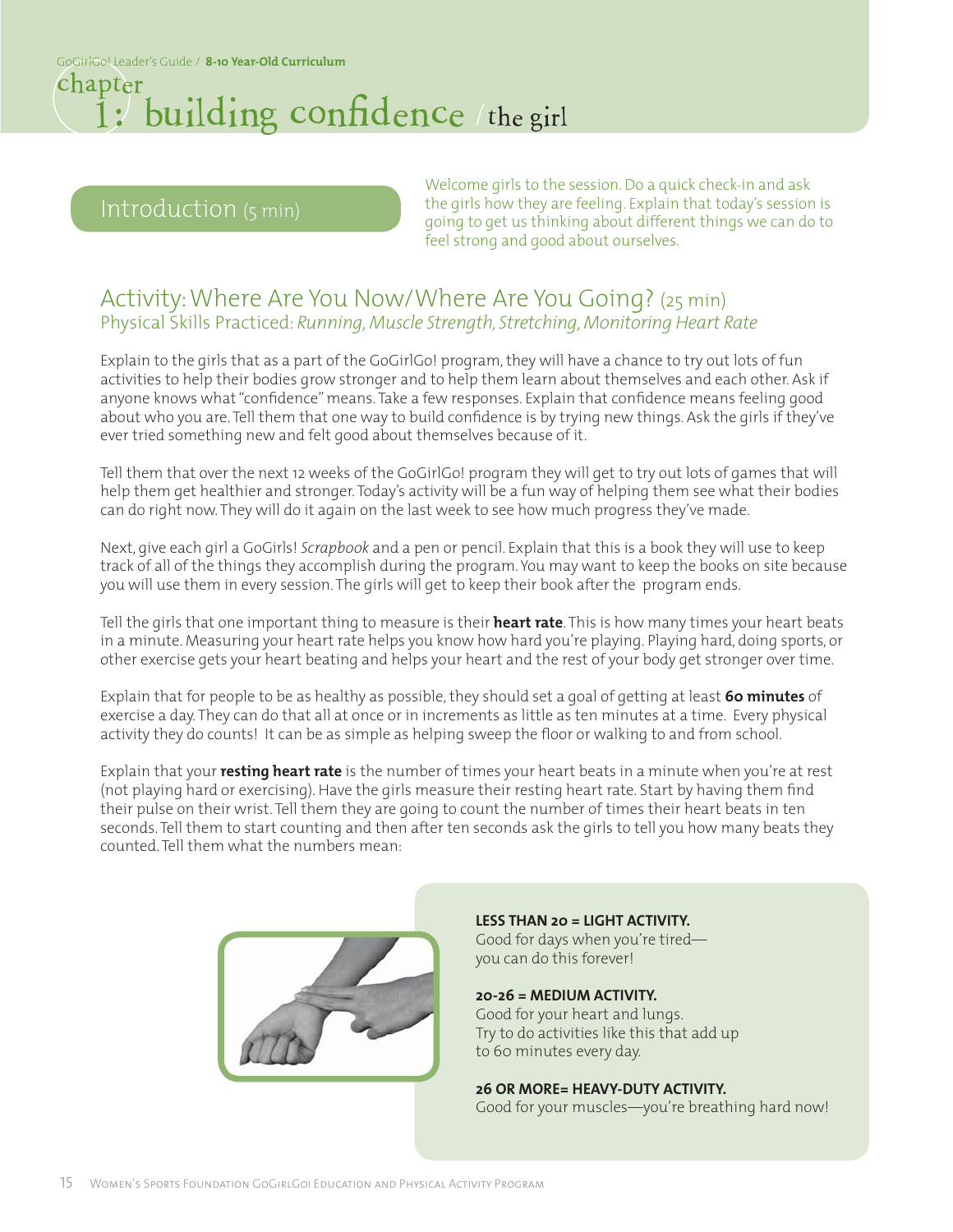1:

Tell the girls that the important thing, whether you're moving your body for 10 minutes or 60 minutes at a time, is to play hard enough to get your heart rate up into the "Fit Meter Zone." That means your heart is beating at least 20 beats per minute (Medium or Heavy-Duty Activity).

Have them record the number of heartbeats they counted in the Activity Log in their GoGirls! *Scrapbook*. Ask the girls: When your heart rate goes up, what do you think happens in your body? (Elicit that when you are physically active you get warm and can start to sweat.)

Ask if anyone in the group has ever done any sports or other physical activities (like dance, yoga, cheerleading, etc.). Tell the group that one important step is to warm up before you do any physical activity. Doing a warm-up gets your body ready to move around and can help make sure you don't get hurt when you're playing sports or doing any kind of physical activity.

- \* Stand with your feet hip/shoulder width apart and your toes pointed straight ahead. Slightly bend your knees and keep your hips in line under your shoulders.
- \* Flex your stomach muscles before beginning the movements. This should feel like you're pulling your belly button in towards your spine. Do NOT lean back and hyperextend your back!
- \* Always stare straight ahead so that you don't hurt your neck.
- \* When extending your legs and arms, keep them slightly bent at all times.

Explain that you're going to do a warm-up to get ready for today's activity. Start by having the girls spread out so they have room to move without bumping into anyone else. Then, lead the girls through the following warm-up, making sure to use the stop watch or clock to keep track of the time:

- Take a deep breath in while stretching your arms out and up over your head as you inhale. Hold for a second. Then exhale bringing your arms back down to your sides. Repeat this three times.
- Jump up and down while wiggling your arms around for one minute.
- Hop on one foot for one minute.
- Hop on the other foot for one minute.
- Now, find a partner, hold hands and hop on one foot together for one minute.
- Next, keep holding hands with your partner and hop on the other foot together for one minute.

#### Ask the girls...

has anyone ever done any sports or other physical activities?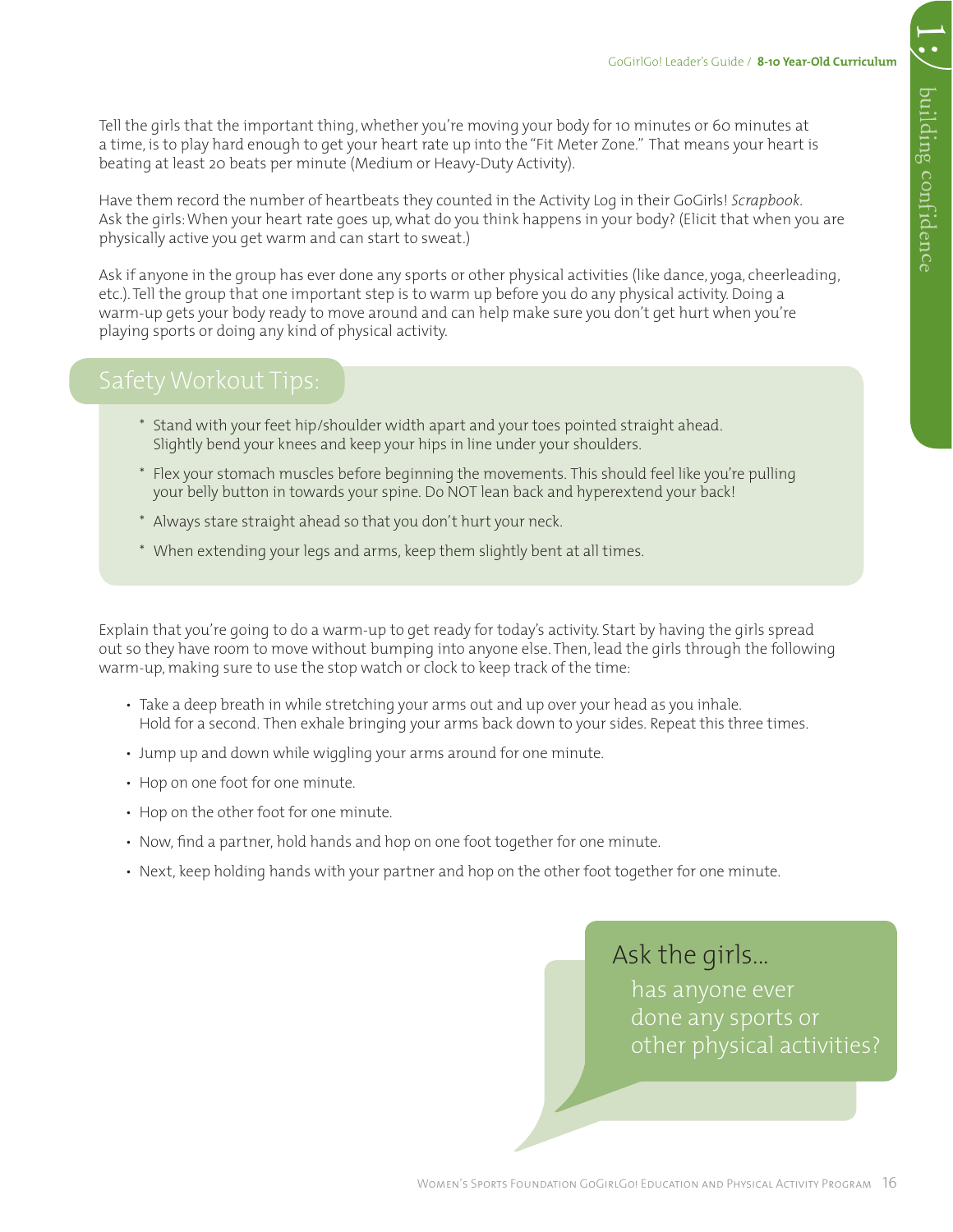#### 1: building confidence the girl chapter

Next, tell the girls that you're going to give them a series of challenges. Lead the girls through the following exercises, doing 10 of each without stopping:

- **Tuck Jumps:** Start standing tall. Jump up and tuck feet and knees up, then return with a soft landing.
- **Push-Ups:** Start in a plank position on toes and hands. Lower body slowly toward the ground and return to the top. Keep the body straight.
- **Mountain Climbers:** Start in the same position as a push-up. Bring one leg up under the chest and then back. The other leg does the same motion, similar to running but with hands on the ground. Keep the body straight.
- **Human Chairs:** Start standing tall. Squat toward the ground until thighs are parallel to the floor and return.
- **Airplanes:** Start standing tall. Extend arms out to the side and spin them in small circles, clockwise and then counterclockwise.
- **Bent-Knee Sit Up:** Start on floor with knees bent. Tighten abdomen and then sit up toward knees and return. Arms can go on the chest or behind the head, but do not pull the head up.
- **Supermans:** Lay flat on your stomach. Lift arms and legs up off the floor at the same time and hold, and then return them to the floor.
- **Chair Dips:** Start with hands on a stable chair and with the body straight. Lower the body slowly down and then up to work the back of the arms.

#### Observe (10 min)

Immediately after the activity, have girls practice taking their heart rate again and record it in their Activity Log.

Afterwards, lead the girls in a brief **cool down**. Explain that it's important to take a few minutes after you play hard or exercise to bring your heart rate down slowly while keeping your body moving, instead of just stopping all at once.

Start by having the girls spread out so they have room to move without bumping into anyone else. Then, lead the girls through the following cool down, making sure to use the stop watch or clock to keep track of the time:

- Take a deep breath in while stretching your arms out and up over your head as you inhale. Hold for a second. Then exhale bringing your arms back down to your sides. Repeat this three times.
- March in place making sure to lift the knees up high and raise the arms up to the sky. Do this for two minutes. Encourage the girls to make big movements with their arms and legs. Challenge them to make their movements as silly as possible!
- Walk slowly in place for two minutes leaving your arms down by the sides or letting them swing gently. Encourage girls to exaggerate the slowness of their motions, like they're walking through mud!
- Take a deep breath in while stretching your arms out and up over your head as you inhale. Hold for a second. Then exhale bringing your arms back down to your sides. Repeat this three times.

Ask the girls: What does your body feel like when you are confident?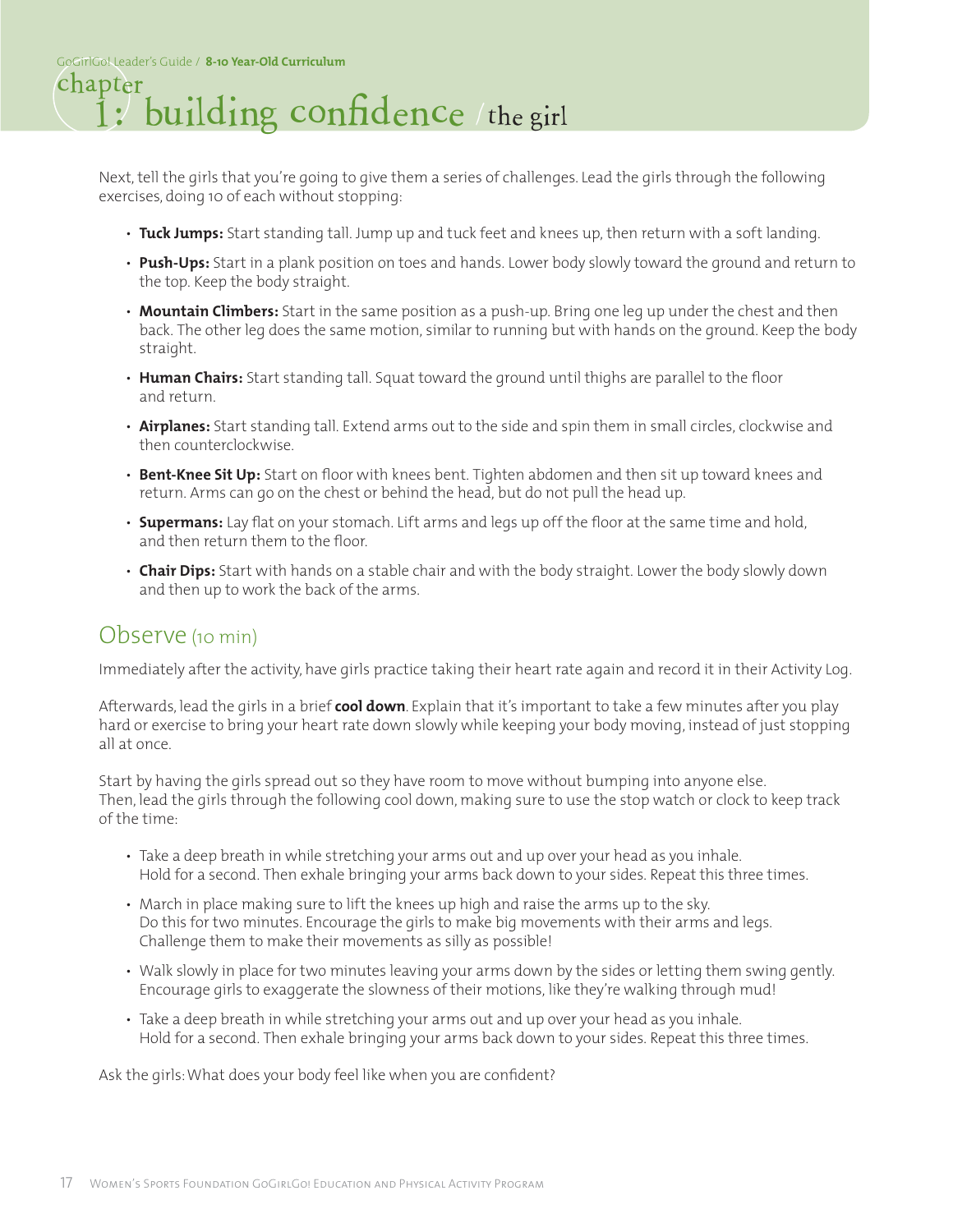1:

Explain that each time the group meets they will read a story together about a female athlete who talks about how playing sports and being physically active has made a difference in her life. Some of the athletes are wellknown as athletes and some are students or professional women. The stories are in the GoGirls! *Guide to Life*  and each girl will get a copy to take home with her at the end of the program.

Take a moment to introduce the GoGirls. (See "The GoGirls" on page 13 for detailed descriptions of each character.) Explain that the GoGirls are cartoon characters who will help us learn about how playing sports and being active makes girls healthy, happy, and strong. You may want to have the girls read the bios and look at the illustrations of each girl in the GoGirls! *Guide to Life* as an introduction.

Read "Feeling Fly" by Lisa Fernandez (see below). You can read the story aloud to the girls and encourage them to follow along on page 5 of the GoGirls! *Guide to Life*, or you can ask for volunteers to help you read the story aloud, assigning a short section or paragraph to each volunteer.

#### Feeling Fly

#### **Lisa Fernandez Softball**

Three-time Olympic gold medalist; struck out a record 25 batters in one game; attended UCLA and majored in psychology.

"You run like a turkey," my coach would yell, making my teammates explode with laughter. Needless to say, when I was 11 years old, my softball experience was a big girl's nightmare. With foul sarcasm, my coaches were always busting on me because I was big and slow. It didn't matter what kind of player I would one day become—all that mattered were my tears of embarrassment. Those days at practice I wanted to just shrink and disappear. I felt so down on myself that I wanted to quit the game that I loved all together.

Lucky for me, my parents were great at taking the hard stuff in life and morphing it into something positive. They constantly boosted me with confidence, reminding me that I was strong and worthy of my place on the team. Instead of making me embarrassed of who I was, they made me proud. "Flex those muscles for me," Dad would always say. We'd watch sports on television, and he'd point out all the great athletes who were big and strong. At games he'd say, "See, Lisa, she's not the fastest, but she sure is good."



Instead of feeling bad about myself and my weaknesses, I learned to start depending on my strengths. It really helped that I had people I could trust. My parents motivated me to pinpoint my talents and run with them. I became a power-hitter and focused on improving my base running. My selfconfidence began to shine. I changed from wanting to quit to trying to prove the coaches wrong.

There will always be critics. I am the person and player that I am because I learned to focus on what I know makes me strong, instead of what other people think makes me weak. Success, pride, and Olympic medals don't come from listening to the critics; they come from inside of you.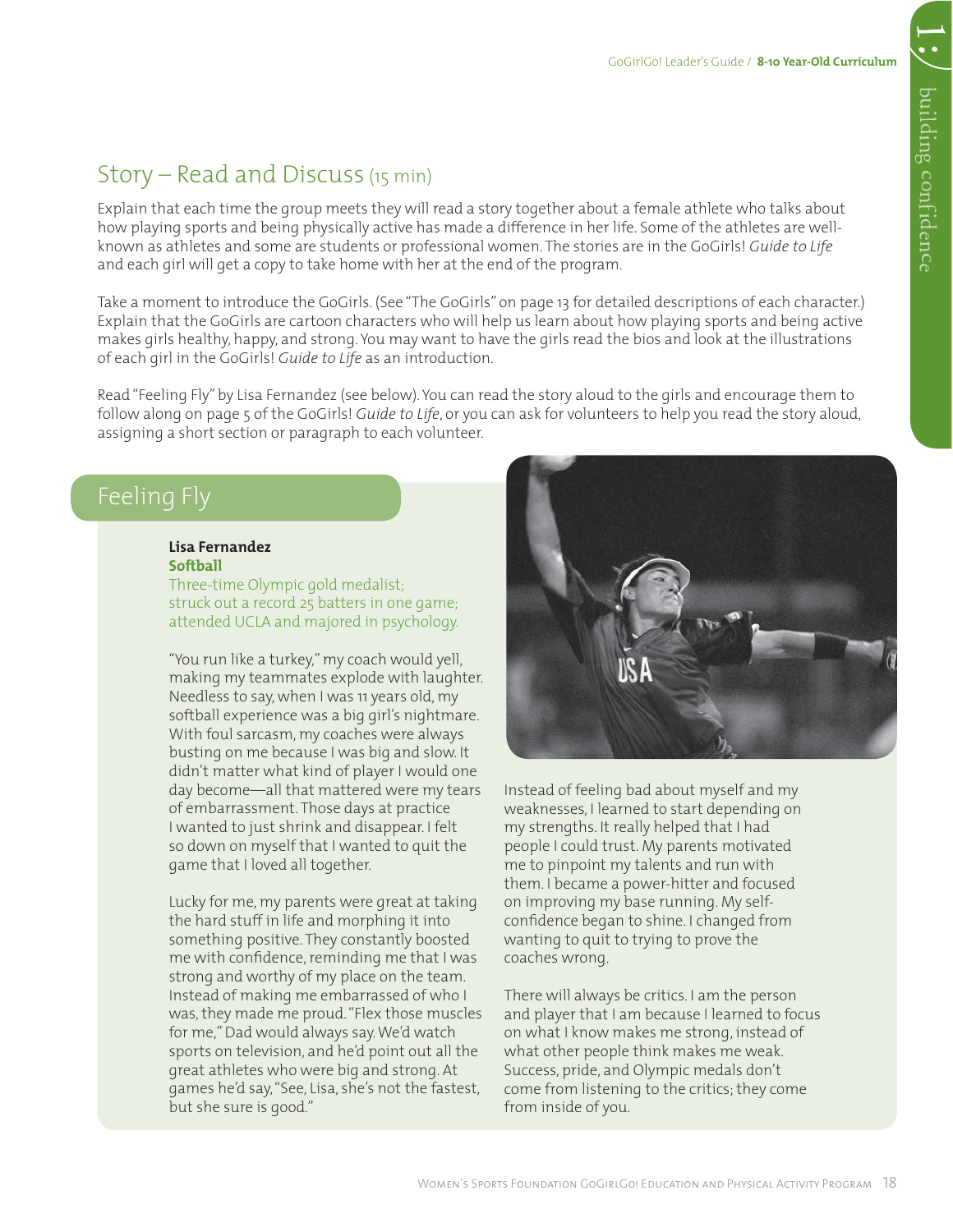GoGirlGo! Leader's Guide / **8-10 Year-Old Curriculum**

#### 1: building confidence / the girl chapter

discuss the

- How did Lisa go from feeling bad about herself to feeling confident?
- Have you ever felt confident about yourself? When?
- What can you do to help yourself feel more confident?
- How can participating in sports or physical activities make you feel more confident?
- Can you play sports or be physically active even if you don't have fancy equipment? (Remind them that the activity they did today didn't require any special equipment!)

### Wrap Up (5 min)

Ask the girls to answer the following question: What activity do you like to do that makes you feel confident? Go around the room and give each girl a chance to briefly answer the question. If you are short on time, take a few volunteers rather than taking answers from each girl in the group.

Give out the "Try @ Home" activity handout for the week (which can be found at the end of this chapter) and remind girls to do it on their own between Sessions 1A and 1B (or between Sessions 1A and 2A for programs that meet only once each week). Ask the girls to complete the challenge on the sheet, write down their answers to the question(s), and bring it back with them next time the group meets.

#### **GoGirls Tip:**

Alex says: Confidence means feeling good about yourself. You can build your confidence by:

- \* Trying a new sport or activity for fun
- \* Setting a goal and working to achieve it (like running a mile without stopping!)
- \* Thinking of your best qualities. Are you a good friend? A good singer? Do you always try hard in school? Give yourself props for all the great things about you!

#### **Journal Ideas:**

What makes you great? Write down some of your best qualities. Do you ever feel down on yourself? What can you do for a confidence-boost when you need one?

#### **Resources**

www.girlsinc.org www.kidshealth.org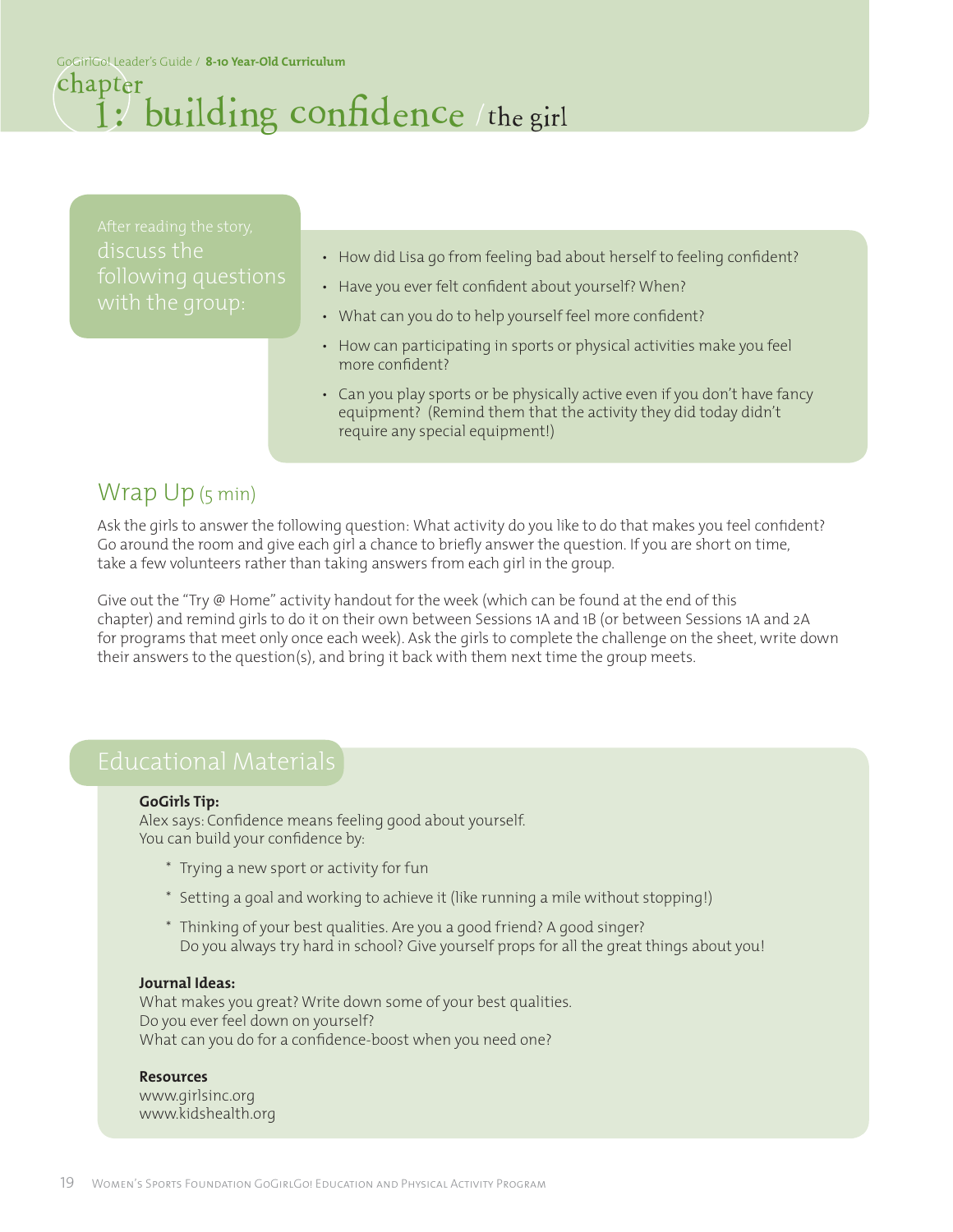#### **SESSION 1B (1 HOUR)**

#### Session Objectives:

#### **By the end of this session, girls will be able to:**

• Articulate how confident they feel in various situations, including sports settings

#### Physical Activity Skill Practiced:

• Varies depending on physical activity chosen (see below)

#### Materials/Equipment Needed:

- GoGirls! *Guide to Life/Scrapbook* for each girl
- Copies of "Buddy Interview" activity handout (which can be found at the end of this chapter)
- Pens or pencils
- Appropriate sports equipment if you are using your own physical activity module or a GoGirlGo! Sport Module

#### Introduction (5 min)

Welcome girls to the session and remind them about the activities and discussions they participated in during Session A.

#### Extension Activity: Buddy Interviews (20 min)

Tell the girls that this activity is going to help them get to know each other better and think about things that make them feel confident. Give each girl a copy of the "Buddy Interview" handout and a pen or pencil. Break the girls into pairs and tell them they will have a few minutes to interview each other by asking their partner the questions on the paper and writing down their partner's answers.

Give the girls about 10 minutes to work on this. Then, give some of the pairs a chance to share what they learned about each other. Ask the girls whether any of their answers were the same as their partner's. Were any of them different?

#### Physical Activity: CHOOSE ONE (30 min)

Choose one of the following physical activities to do with the group for 30 minutes:

- Repeat the "Where Are You Now/Where Are You Going?" activity from Session 1A.
- Complete a GoGirlGo! Tennis Activity (see GoGirlGo! Tennis on page 8).
- Try another sport/physical activity of your choosing (basketball, dance, running, etc.).

Have girls measure their heart rate immediately after the activity and record it in their Activity Log.

#### Wrap Up (5 min)

Thank girls for participating in the session. If time permits, go around the group and ask each girl to complete the sentence "I feel confident when…"

Ask the girls... when do you feel confident?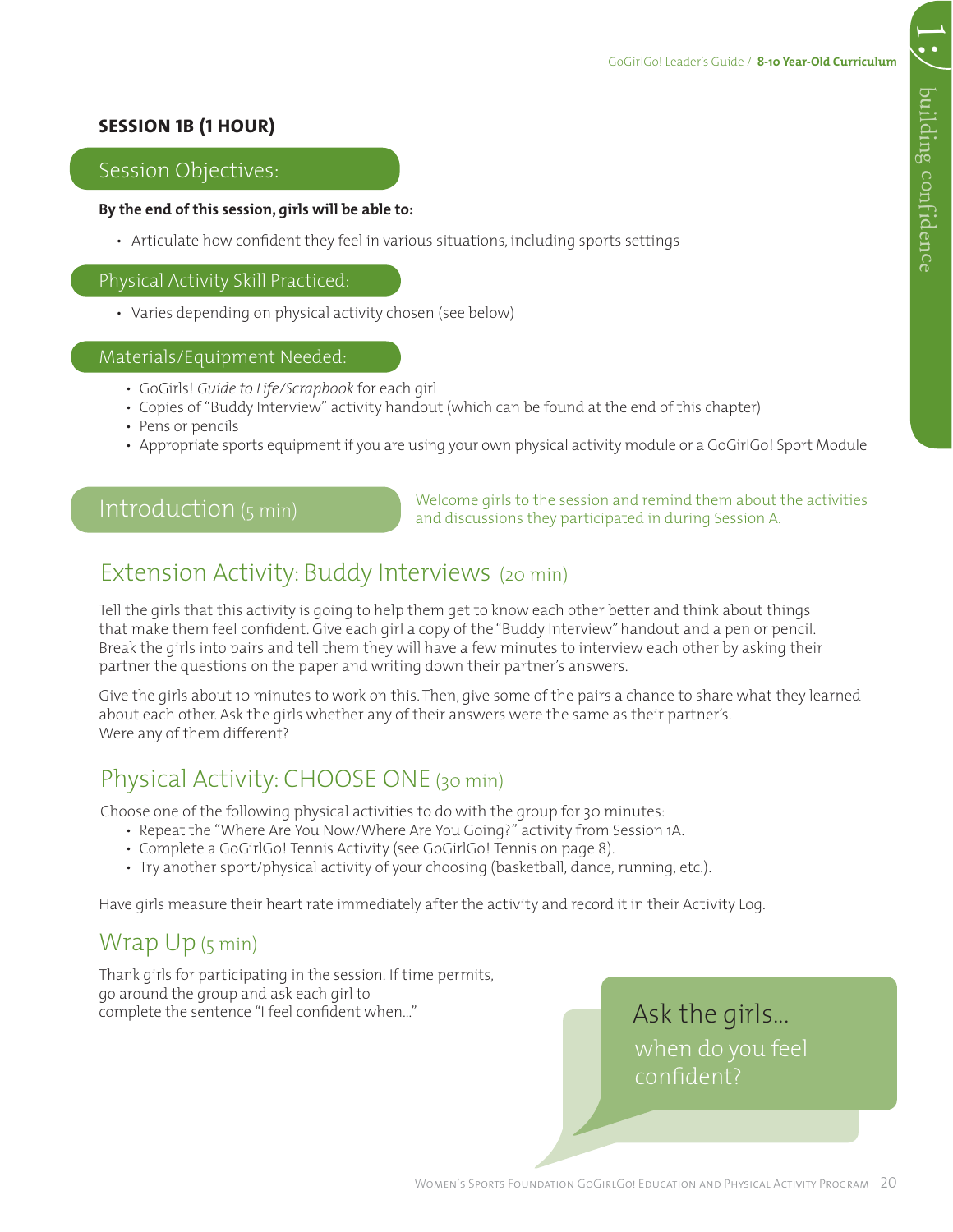### 1: building confidence the girl chapter

# Try @ Home # 1:

**Make up your own 20-minute routine** that includes jumping, hopping, twisting, lunging, walking, and running forwards and backwards.

,,,,,,,,,,,,,,,,,,,,,,,

Measure your heart rate right after you're done

record it here:

record it here:

record it here:

Measure your heart rate again 10 minutes after you're done with your physical activity.

record it here:

How close to your resting heart rate is it?

 $11111111$ 

Date completed:

How do you feel?